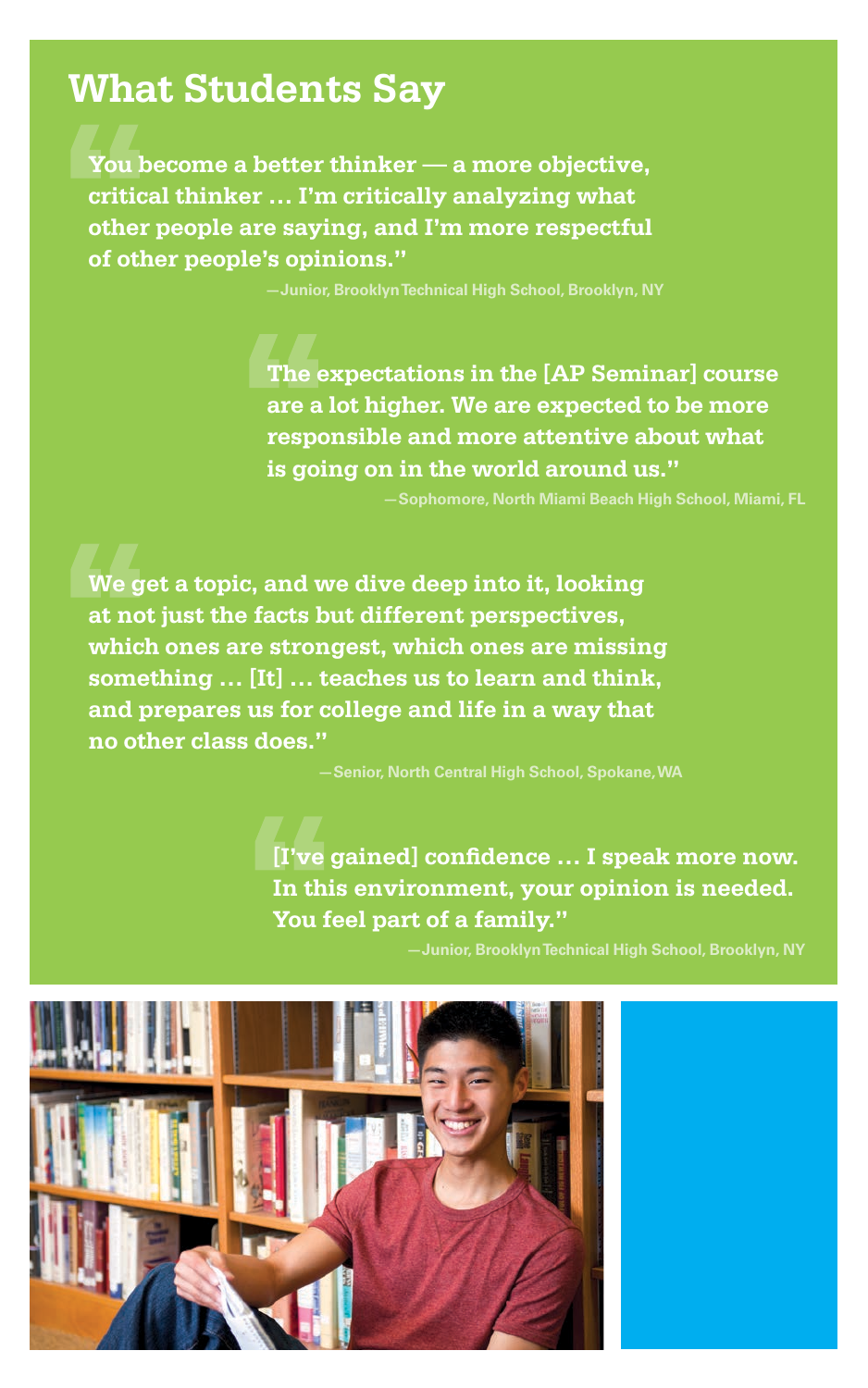**At the University of Washington, we are very interested in enrolling students who have distinguished themselves through the [AP Capstone] program. Students who successfully participate in the AP Capstone program learn how to read and assess sources critically, distill and synthesize conclusions based on evidence, and effectively communicate their conclusions to others. This developed skill of critical reading, thinking, and communicating is precisely what leads to high achievement and outcomes in college."** 

**—Philip Ballinger, Associate Vice Provost for Enrollment and Undergraduate Admissions, University of Washington**

**How wonderful it is for a high school student to have the opportunity to have an experience with individualized research that's very parallel to what college students do at the end of their undergraduate experience."** 

**—Teresa Reed, Professor of Music and Associate Dean, Henry Kendall College of Arts and Sciences, University of Tulsa**

For more information, visit **[www.collegeboard.org/apcapstone](http://www.collegeboard.org/apcapstone)** and talk to your school counselor.

© 2014 The College Board. College Board, AP, and the acorn logo are registered trademarks of the College Board. AP Capstone, AP Capstone Diploma, and AP Seminar and Research Certificate are trademarks owned by the College Board. All other products and services may be trademarks of their respective owners. Visit the College Board on the Web: [www.collegeboard.org](http://www.collegeboard.org).

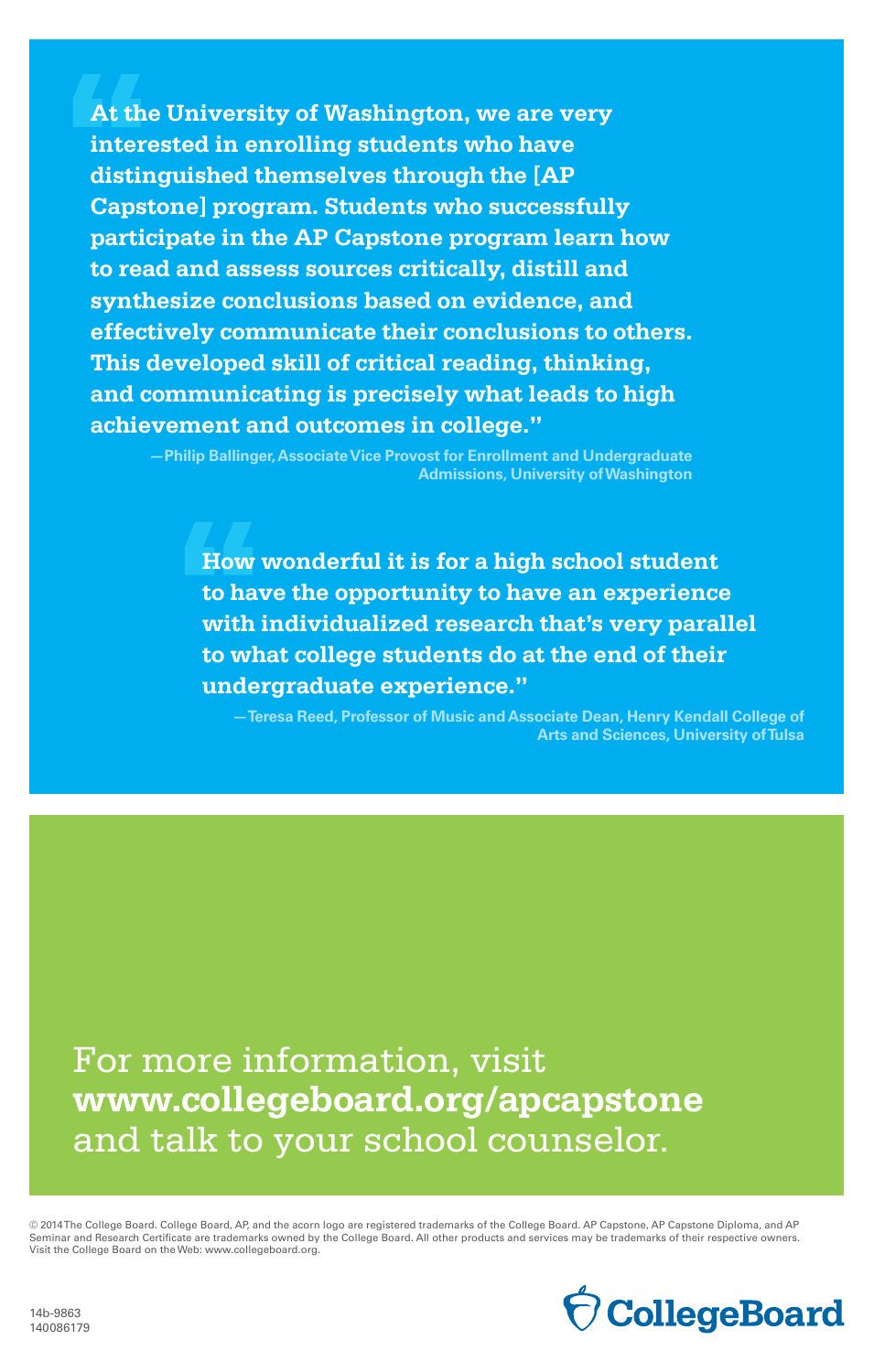

# APCapstone Discovery, Research, Distinction





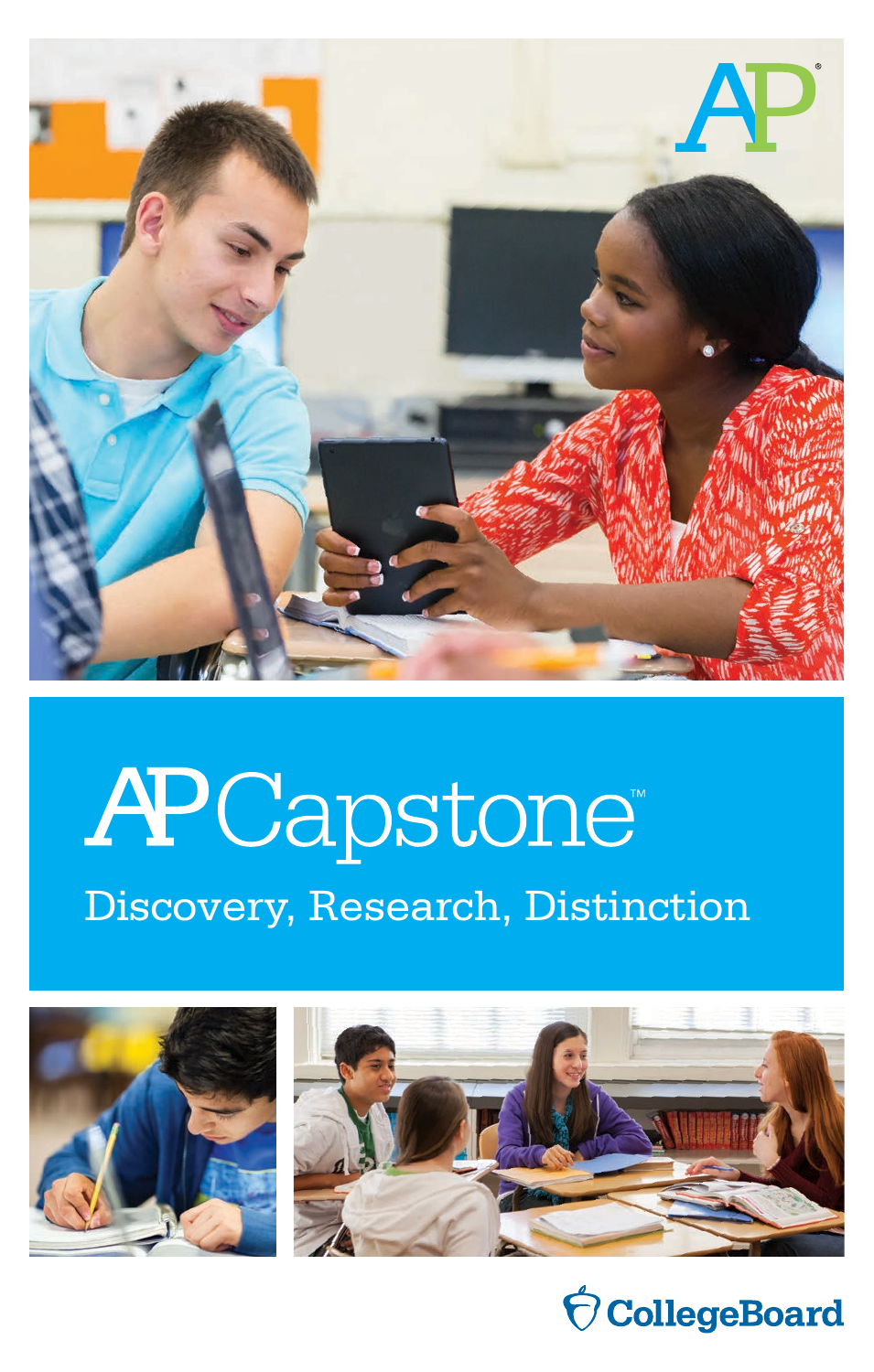

## Question, Explore, Connect



## **What Is the AP Capstone™ Program?**

AP Capstone™ is an innovative diploma program that helps you stand out in the college admission process by developing the critical skills needed to succeed in college and in life.

Two new courses — AP® Seminar and AP Research — allow you to immerse yourself in topics that matter to you while developing the analytic, research, problem-solving, and communication skills that colleges seek in their applicants. This challenging program helps you deepen your passion for learning, gives you greater confidence in your academic skills, and provides a broader perspective on your world.



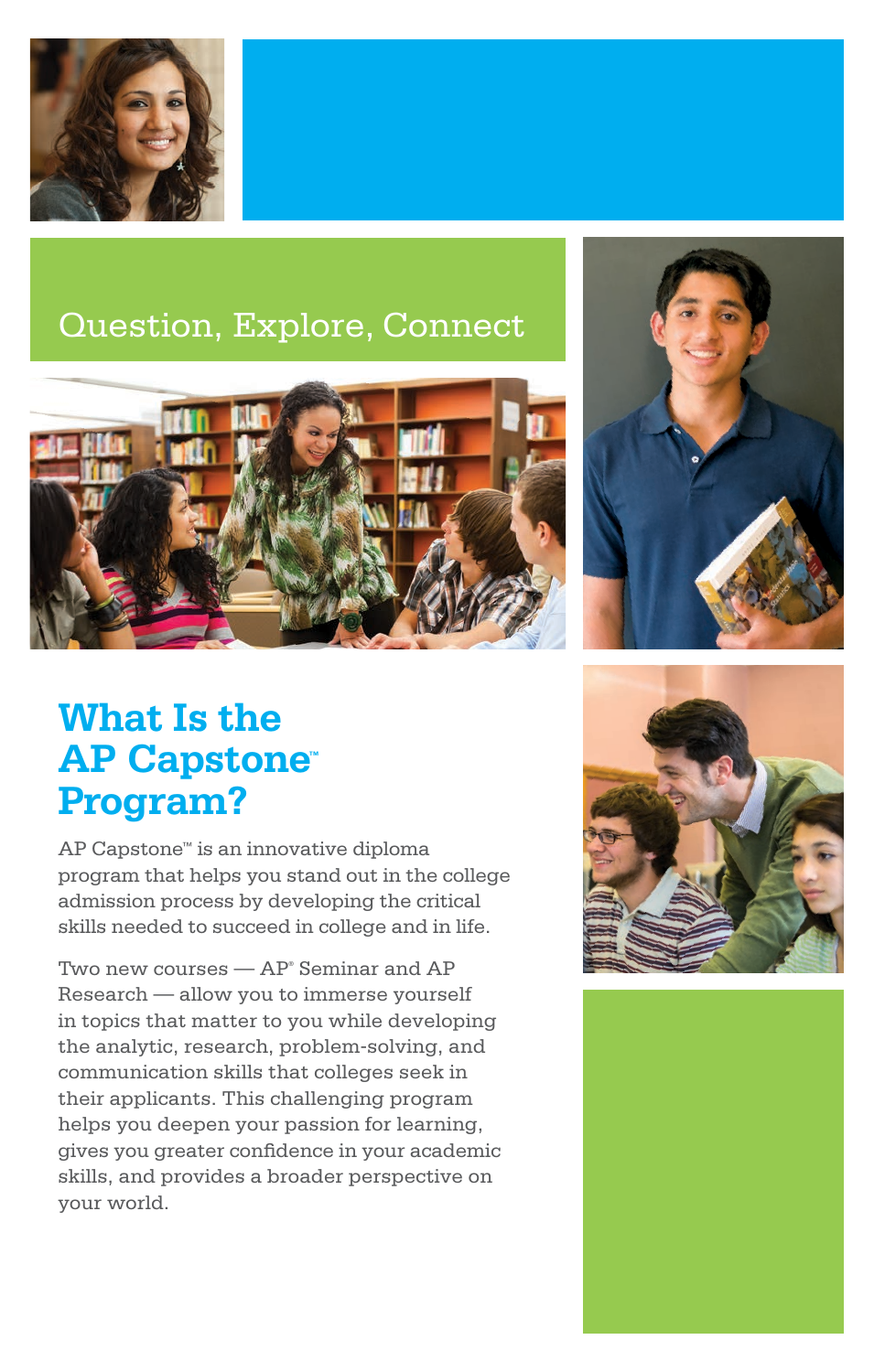## **How AP Capstone Works**

Students typically take AP Seminar in the 10th or 11th grade, followed by AP Research. Students who earn scores of 3 or higher on the AP Seminar and AP Research Exams and on four additional AP Exams of their choosing will receive the **AP Capstone Diploma™**. This signifies outstanding academic achievement and attainment of college-level academic and research skills. Alternatively, the **AP Seminar and Research Certificate™**, signifying attainment of college-level academic and research skills, is awarded for scores of 3 or higher on the AP Seminar and AP Research Exams only.

Here's what you can expect:

#### **Year One | AP® Seminar**

In the first year, you'll develop and strengthen your analytic and inquiry skills, exploring deeply topics and issues chosen by you and/or your teacher. You'll learn to consider an issue from multiple perspectives, evaluate the strength of an argument, and make logical, fact-based decisions. For example, you might explore the question of whether national security is more important than a citizen's right to privacy, or whether genetic engineering is beneficial to society.

During the course, you'll complete a team project, an individual paper and presentation, and take a written end-of-course exam. Your AP Seminar Exam score will be based on all three assessments using the usual 1–5 AP scoring scale.

#### **Year Two | AP Research**

In this course, you'll complete an independent research project on a topic of interest to you. For example, you can:

- $\rightarrow$  Dig deeper into a topic you studied in an AP course
- $\rightarrow$  Work across academic areas on an interdisciplinary topic
- $\rightarrow$  Study a new area of interest, perhaps one you'd like to study in college

At the end of the research project, you'll submit an academic thesis paper of about 5,000 words, present your findings, and orally defend your work. Your AP Research score will be based on your paper, the presentation, and the oral defense, using the 1–5 AP scoring scale.